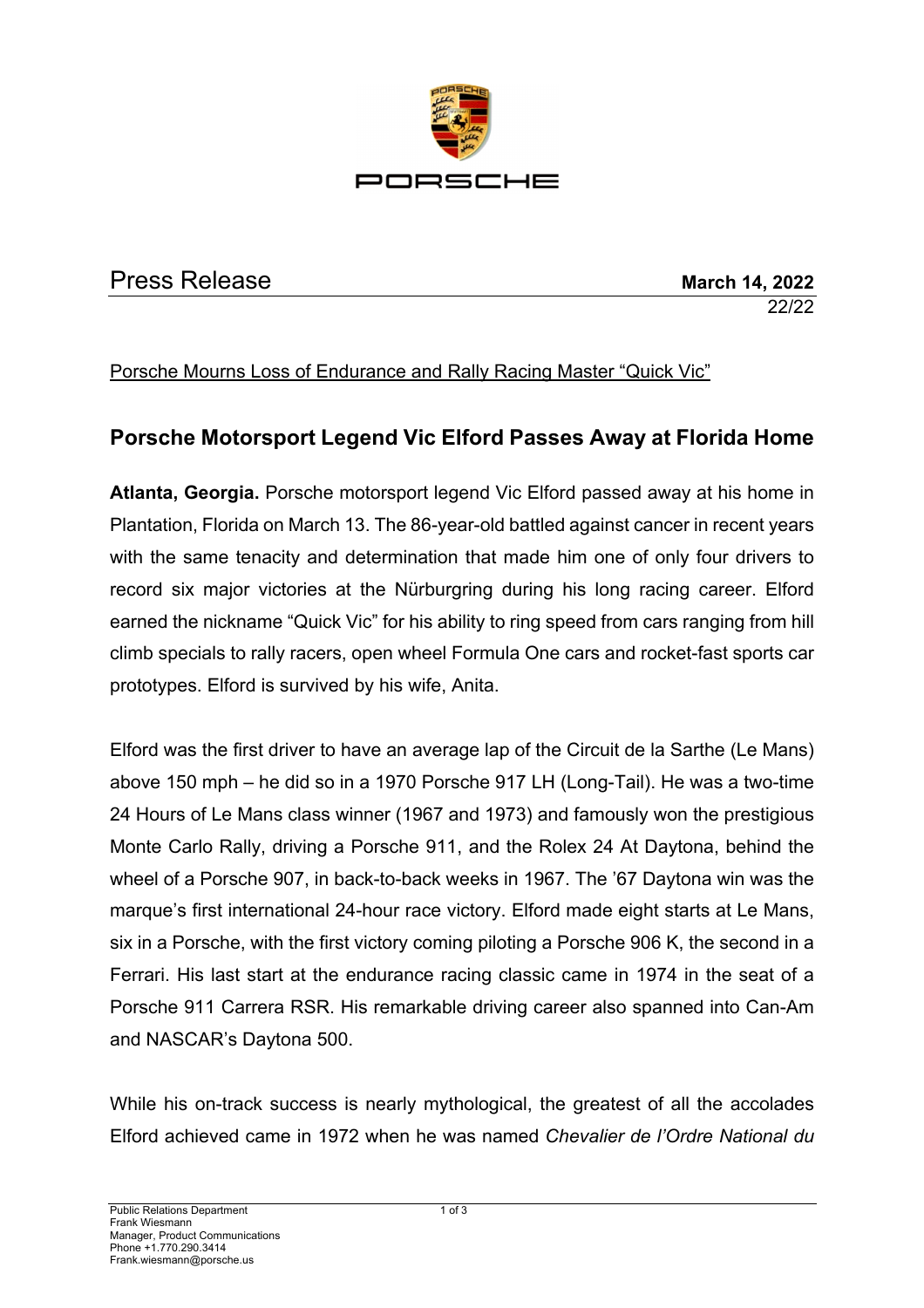*Mérite* by French President Georges Pompidou. The prestigious honor was awarded for his act of courage and heroism during the 24 Hours of Le Mans when he stopped to assist a fellow driver from a burning car. The same outreach and consideration of his fellow drivers reached through the generations as Elford is recognized as a hero and mentor by countless drivers of today.

Elford's skill can readily be seen in the movie *Le Mans* where Steve McQueen chose him to handle the high-speed close-up action shots driving the famous Porsche 917. A role that celebrated its golden anniversary in June 2021 with the 50th Anniversary of the premiere of the iconic film.

A longtime driving coach, Elford also wrote two books: *The Porsche High Performance Driving Handbook* and *Reflections on a Golden Era in Motorsport*.

### **Kjell Gruner, President and CEO, Porsche Cars North America.**

"We have stayed close to Vic and Anita, particularly in recent years, and while we knew Vic was ill, the loss is still felt acutely - we send our sincere condolences to Anita and to the whole family. His achievements on track are simply staggering – I grew up in awe of him, as many of us at Porsche did - yet it will be his warmth, his kindness and decency that will remembered most by the colleagues who knew him well."

## **Volker Holzmeyer, President and CEO, Porsche Motorsport North America.**

"I'm desperately sad to hear this news. We have lost one of the all-time greats from our motorsport community. At Porsche we're often described as a family – but in motorsport especially so. On behalf of every one of us at Porsche Motorsport North America we want to express our profound sadness at this news. Vic was – and will always be – a hero to us. Our immediate thoughts are with his family and his friends at this time."

### **Hurley Haywood.**

"Vic Elford was truly an icon. He was loved by many. His accomplishments were unmatched, and he will be greatly missed by all. Vic and I became friends later in his career. We never raced against each other, but I respected the man greatly. I feel terrible for Anita. She was his right hand man. She, his family and his friends are all in